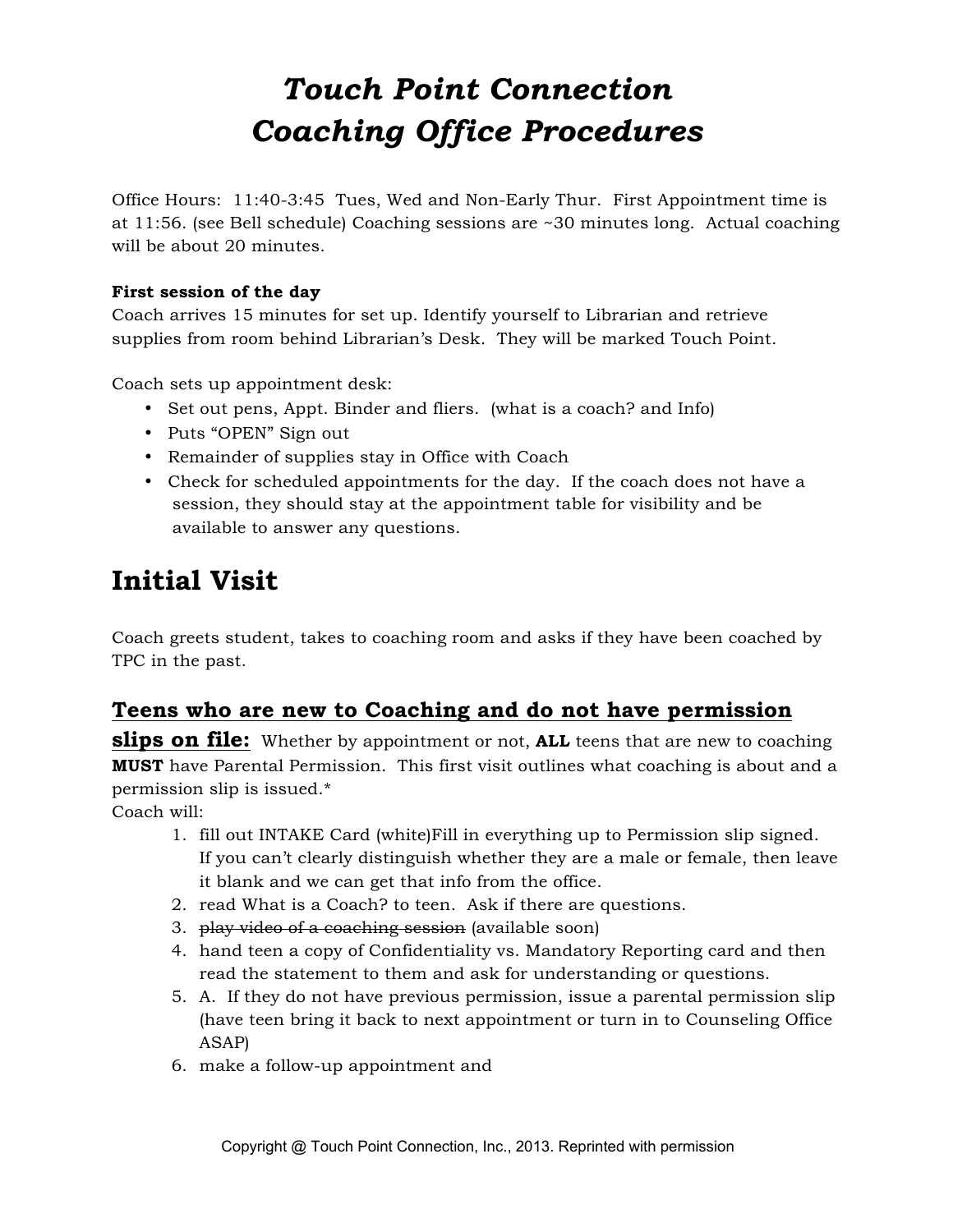7. fill out 4 Part Form : top copy to Student for Hall Pass if needed,  $2<sup>nd</sup>$  copy to Coach for filling out reports. Remaining copies will get attached to teen cards with a paperclip.

### **Teens who have previously worked with TPC or show up with**

**signed permission slip:** All teens who have previously worked with TPC have permission slips on file. Coach will verify this from a list provided in the binder. Some teens will show up to their first appointment with their signed permission slip that was issued at a marketing event or appointment table.

Coach will:

- 1. fill out INTAKE card (white)
- 2. IF this is their **1st time** with a coach, read "What is a Coach?" and ask if there are questions. If it's not the first time, proceed to # 3.
- 3. hand teen a copy of Confidentiality vs. Mandatory Reporting and then read the statement to them and ask for understanding or questions. Check off box on INTAKE Form.
- 4. In Permission Slip space mark "yes" and write "on file" in space provided
- 5. start a TEEN HISTORY card (blue)
- 6. commence coaching session (watch the clock)
- 7. fill out 4 Part Form : top copy to Student for Hall Pass if needed, 2nd copy to Coach for filling out reports. Remaining copies will get attached to teen cards with a paperclip.
- 8. After Coaching session: Fill in appointment Data on TEEN HISTORY card. (date/start/stop/etc) For Appt? put a "y" or "n" where 'N" means Drop-in. Present means if they had an appointment, did they show up? "y" or "n". We are keeping track of no-shows. (see example below)

## **Subsequent Visits**

**Teens who are new to Coaching:** Teen MUST turn in their signed

Permission Slip (PS) to their coaching session in order to be coached.

If PS was turned into (name), a copy will be in the Appointment Binder, otherwise they will bring it with them to the CO.

Coach will:

- 1. retrieve INTAKE card and fill in permission slip date
- 2. start a TEEN HISTORY card (see example, Page 2)
- 3. commence coaching session (watch the clock)
- 4. fill out 4 Part Form : top copy to Student for Hall Pass if needed, 2nd copy to Coach for filling out monthly reports. Remaining copies will get attached to teen cards with a paperclip.
- 5. Give Teen a gift card as a Thank You for keeping their first appointment.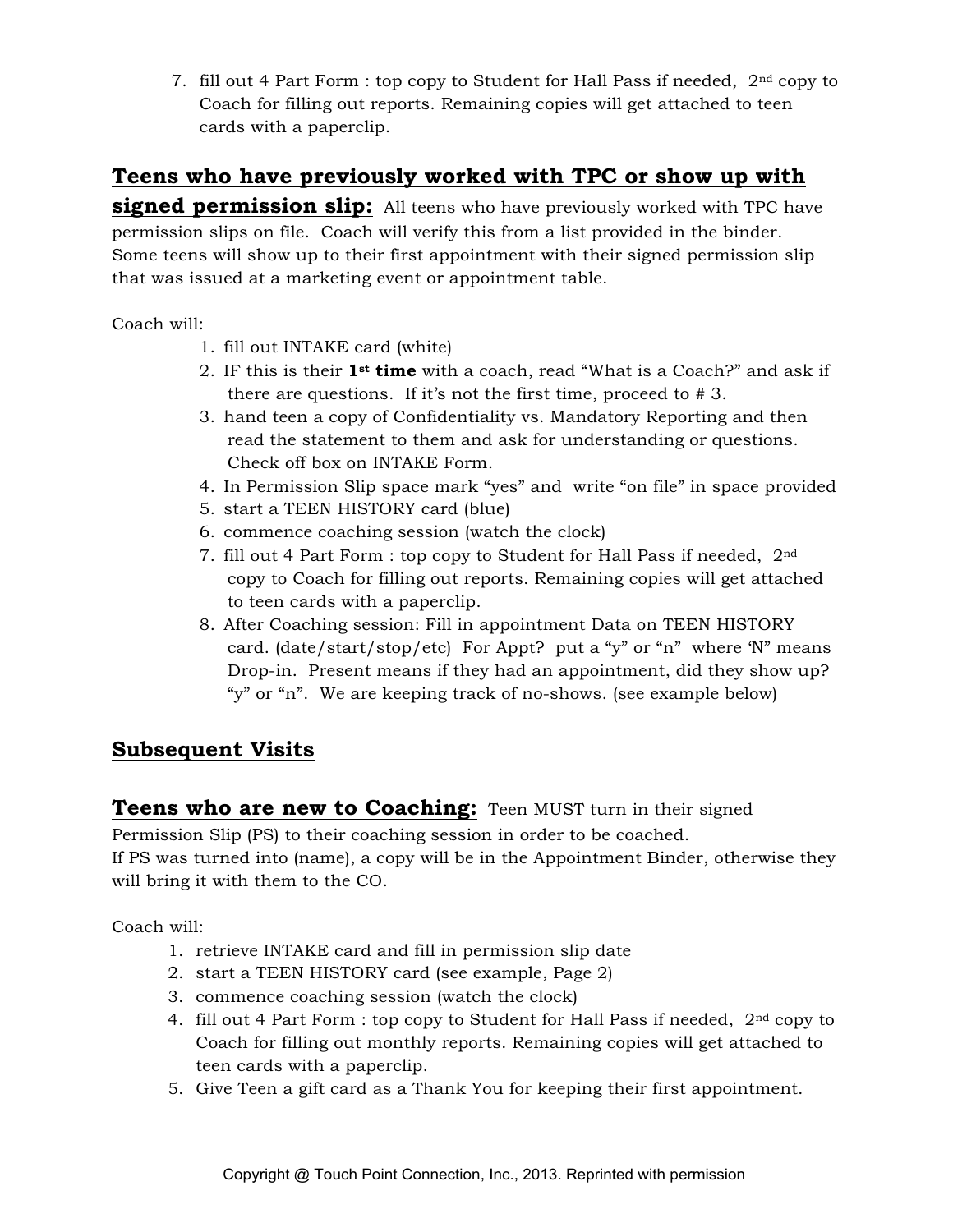- 6. Fill out TEEN HISTORY Card (see example page 2)
- 7. Return cards to Index Card Box
- 8. Put signed Permission Slip in designated folder

Teen is welcome to book another session at the appointment desk

#### **Teens who have previously worked with TPC:**

Coach will:

- 1. retrieve Teen Cards (ensure PS is on file)
- 2. commence coaching session (watch the clock)
- 3. fill out 4 Part Form : top copy to Student for Hall Pass if needed,  $2<sup>nd</sup>$  copy to Coach for filling out monthly reports. Remaining copies will get attached to teen cards with a paperclip.
- 4. Give Teen a gift Card as A "Thank You" for attending their first session
- 5. Fill Out TEEN HISTORY Card (see example, Page 2)
- 6. Return cards to Index Card Box

Teen is welcome to book another session at the appointment desk.

# **Aides/Volunteers**

TPC Volunteers are sometimes available to help at the Appt desk.

Coaches resume responsibility for instructing aides what/how to do their part and for maintaining CO Appt Binder when Aides are not present.

Aides will:

- issue promotional materials for those who come asking questions
- Schedule appointments and fill out Reminder. See example.
- Either Aide or the coach on duty will fill out Hall Passes for appointments for the **next coaching day** and take to Office.

#### **Appointments in Advance**

- Where there is an opening, fill-in student name and teacher/room # of the class designated in the Hall Pass column. This is where/when the Hall Pass is delivered.
- •
- If they would like a written reminder, you may use the small reminder card. Example Below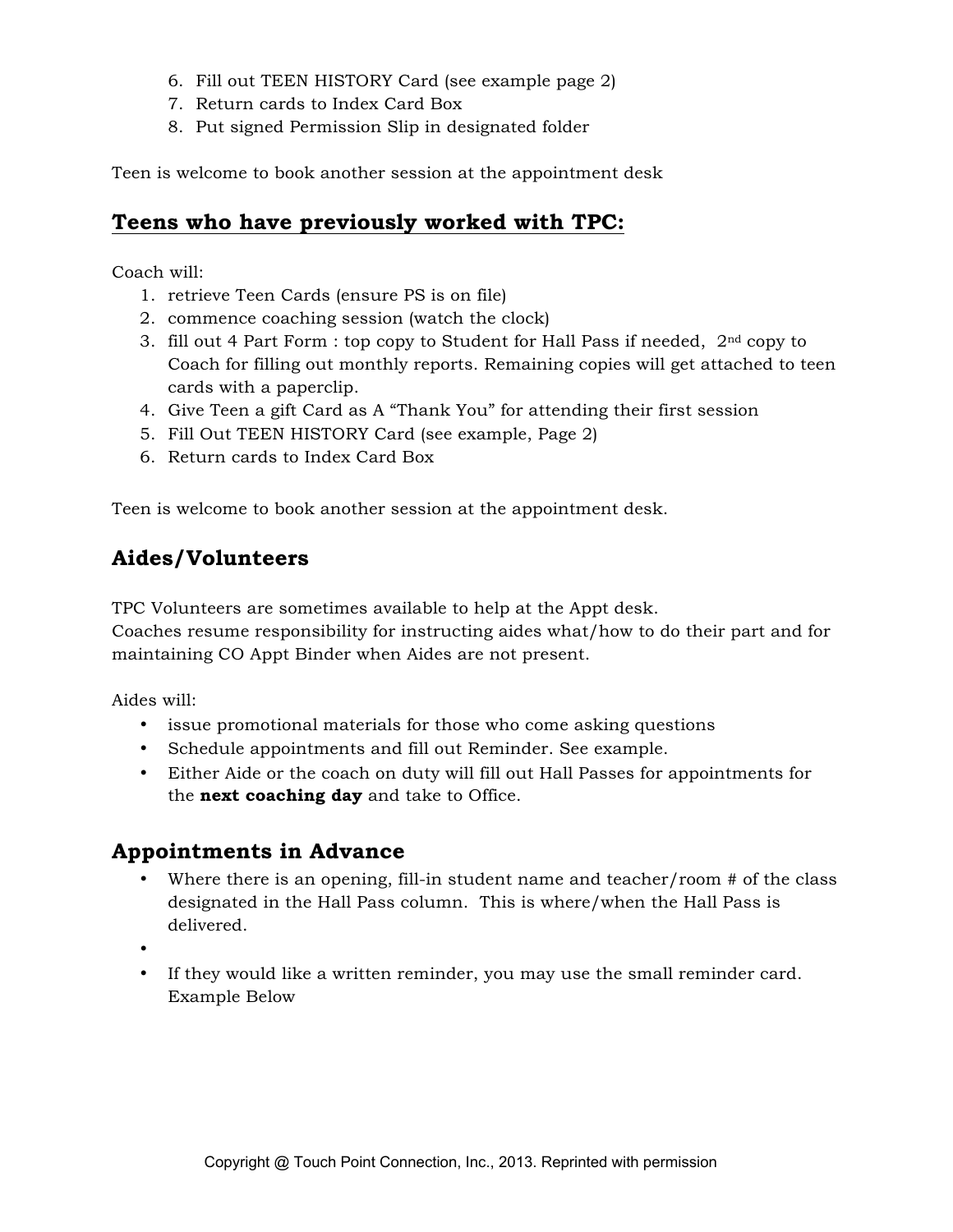# **Drop-Ins /Same Day Appointments**

If there are open appointments a teen may elect to take any session as a drop-in. Fill in space in Appointment Binder with name and teacher/Rm# where appropriate.

If a teen books a same day appointment for  $5<sup>th</sup>$  or  $6<sup>th</sup>$  period, issue a hall pass right away, not a reminder card.

# **Next Day Hall Passes**

The Aide/Coach on duty will make Hall Passes for any appointments that happen on **the next coaching day**. It is the Coach on duty's responsibility to ensure the passes get to the counseling office at the end of the day.

# **After the last coaching session of the day**

The coach assigned to the last coaching session will do the following:

- Make sure Hall Passes are complete for next day.
- Leave a few fliers and TPC Office Hours on table.
- Put remaining materials away in file boxes and put away in room behind Librarian's desk

# **Coach Reporting**

The same as 1:1 coaching, coaches will be required to record their CO sessions in Google Docs. Once you become a CO Coach you will receive an e-mail directing you to the report form. Please fill out the form whether you coached any teens or not. If you have questions about this form, contact CO Program Coordinator, (name) at xxx-xxxxxxx or xxxxx@touchpointconnrection.org.

# **Converting to 1:1 Coaching**

After a teen has had 3-4 coaching sessions in a 3-6 week period, they will be considered a candidate for the 1:1 program where they would be assigned their own personal coach. The Program Coordinator (name )or Coach Manager (name )will conduct an interview with them to establish their eligibility.

# **Educational Coaching Materials**

(name) has graciously lent some books to the Coaching Office for Coaches to check out during a coaches "off" time when there are no scheduled appointments. These books are to stay in the Library with other Coaching Office Materials and are not meant for loaning out and taking home. Should you find a book helpful you are welcome to go purchase one for your very own! A list of the books is in this binder.